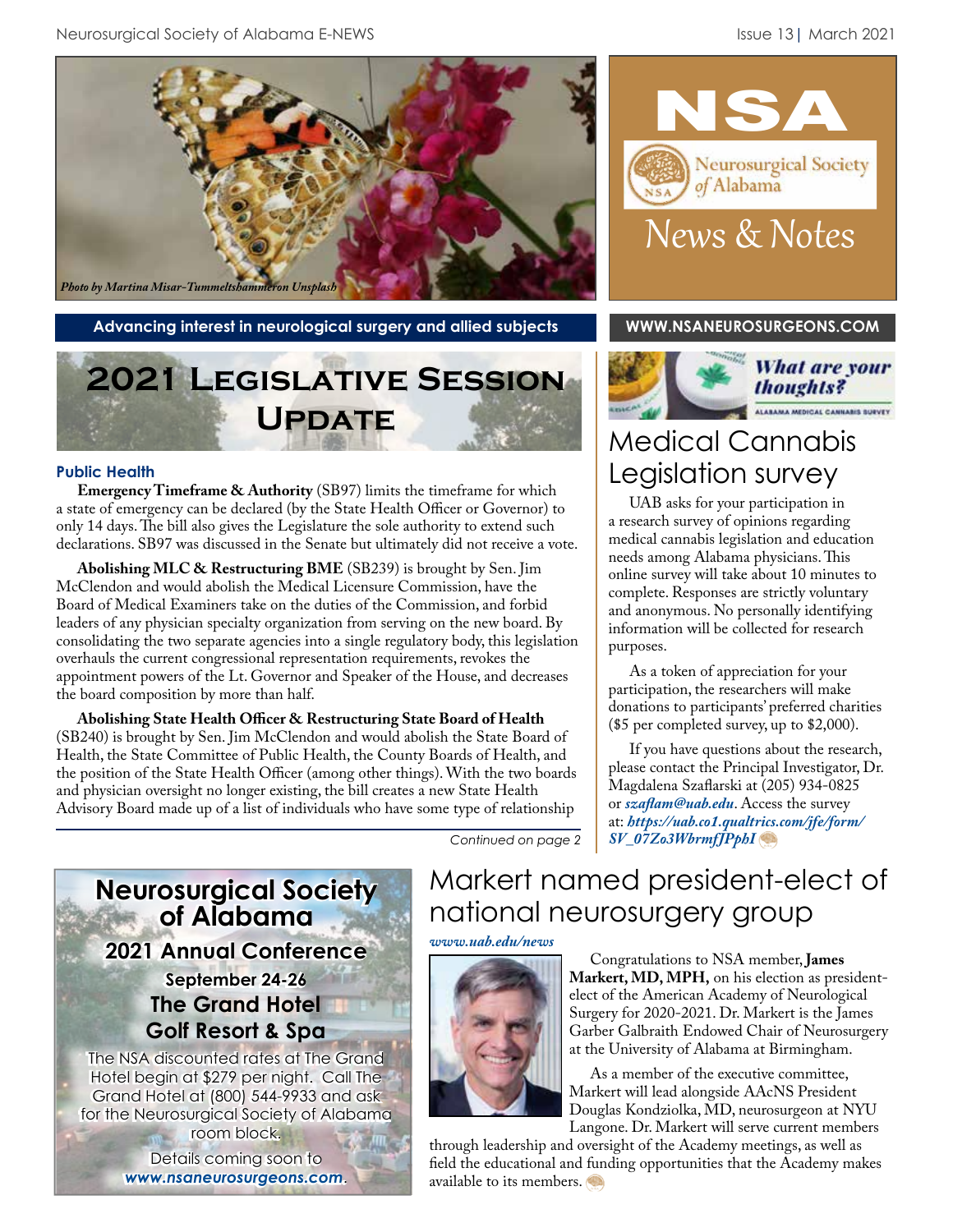## **Neurosurgical Society of Alabama**

#### **PRESIDENT**

**Robert Robinson, MD Birmingham**

#### **PRESIDENT-ELECT**

**James Johnston, MD, Birmingham**

#### **SECRETARY/TREASURER**

**Nicole Bentley, MD Birmingham**

#### **SCIENTIFIC CHAIR**

**Elizabeth Liptrap, MD Birmingham**

#### **IMMEDIATE PAST PRESIDENT**

**Curtis Rozelle, MD Birmingham**

**EXECUTIVE DIRECTOR Meghan Martin**

#### **ABOUT NSA**

The Neurosurgical Society of Alabama is a non profit corporation that was formed on June 17, 1974. Its purpose is to advance the interest in neurological surgery and allied subjects and to act as a representative for its member at the discretion of the membership by:

- Fostering a feeling of fraternal spirit among those members of the medical profession and closely integrated scientific professions whose interests are chiefly concerned with neurological surgery;
- Stimulating interest within the state or surrounding area and within the medical professions at-large in neurological surgery;
- Advancing knowledge in the above respective fields through the medium of either clinical or preclinical endeavors;
- Facilitating the dissemination of knowledge among members of the Society concerning recent advances in any of the allied fields by appropriate means; and
- Receiving contributions for the purpose of setting up one or more tax free foundations.

## **COVID-19 Vaccine Provider Information**

The Medical Association of the State of Alabama provides updated information on the COVID-19 vaccine and its availability in its online *[Vaccine Toolkit](https://alabamamedicine.org/wp-content/uploads/2021/03/COVID-19-Vaccine-Provider-Toolkit-3.8.pdf)* that includes:

- Comparisons the Pfizer, Moderna and Johnson & Johnson Vaccines
- Vaccine Availability for Physicians
- Pfizer Vaccine Allocation
- Moderna Vaccine Allocation
- Storage of the Moderna Vaccine
- How to enroll as a Vaccine Provider
- Billing/Coding the Vaccine
- COVID-19 Vaccine Frequently Asked Questions
- COVID-19 Talking Points

Access the toolkit and other COVID resources for physicians at *www.alabamamedicine.org/coronavirus*.

## **Legislative Update, continued**

to healthcare. County Boards of Health are instantly gone, too, turning such over to the determination of the County Commission. Strangely enough, the State Health Officer position would not exist, but two roles take its place, with the highest, Secretary of the Alabama Department of Public Health, to be appointed by the governor with no requirement that he/she be a physician. It passed the Senate Healthcare Committee and awaits consideration from the full Senate.

**Medical Marijuana** (SB46) by Sen. Tim Melson, MD (R–Florence) would authorize medical marijuana in the state. The House Judiciary Committee, the first of two House committees expected to vet the bill, have conducted a public hearing. Rep. Mike Ball (R–Madison), a Judiciary Committee member and retired law enforcement officer, is shepherding the bill in the House.

#### **Lawsuits & Liability**

**COVID-19 Liability Protection** (SB30) provides liability protection to physicians, health facilities, and businesses from claims arising from COVID-19 and the state's response to the pandemic. The Medical Association, with the help of Starnes, Davis, Florie, LLP, worked with Sen. Arthur Orr in drafting this bill. SB30 has been signed by the Governor.

**Medicaid False Claims Act** (SB241) is brought by Sen. Jim McClendon and prohibits certain fraudulent activities affecting the Alabama Medicaid program. Furthermore, liability for violations of these prohibitions include a civil penalty of \$5,500- \$11,000 per claim, and treble damages. These prohibitions and penalties are different and much more drastic than what current Medicaid and Medicare law provides, creating very serious liability and monetary concerns for physicians. The Senate Judiciary Committee discussed the bill but, due to opposition from Sen. Larry Stutts, MD, Sen. Roger Smitherman, and others, it did not receive a vote.

#### **Finance & Taxation**

**Cares Act Tax Exclusion** (SB98 & HB170) exclude any money received from the CARES Act or other similar COVID-related relief measures from Alabama income tax. "We are not going to tax any of the stimulus monies that came in for businesses, for individuals, for anyone," said Sen. Dan Roberts (R–Mountain Brook). This legislation was signed by the Governor.

#### **Federal Legislation**

**Medicaid Expansion** (The American Rescue Plan Act of 2021), signed by President Biden, includes a number of key provisions that strengthen both public and private health insurance coverage. Among its Medicaid and the Children's Health Insurance Program (CHIP) provisions, the American Rescue Plan encourages states to finally take up the Medicaid expansion by offering even more favorable financial incentives than those already in place and allows states to provide longer postpartum health coverage for new mothers.

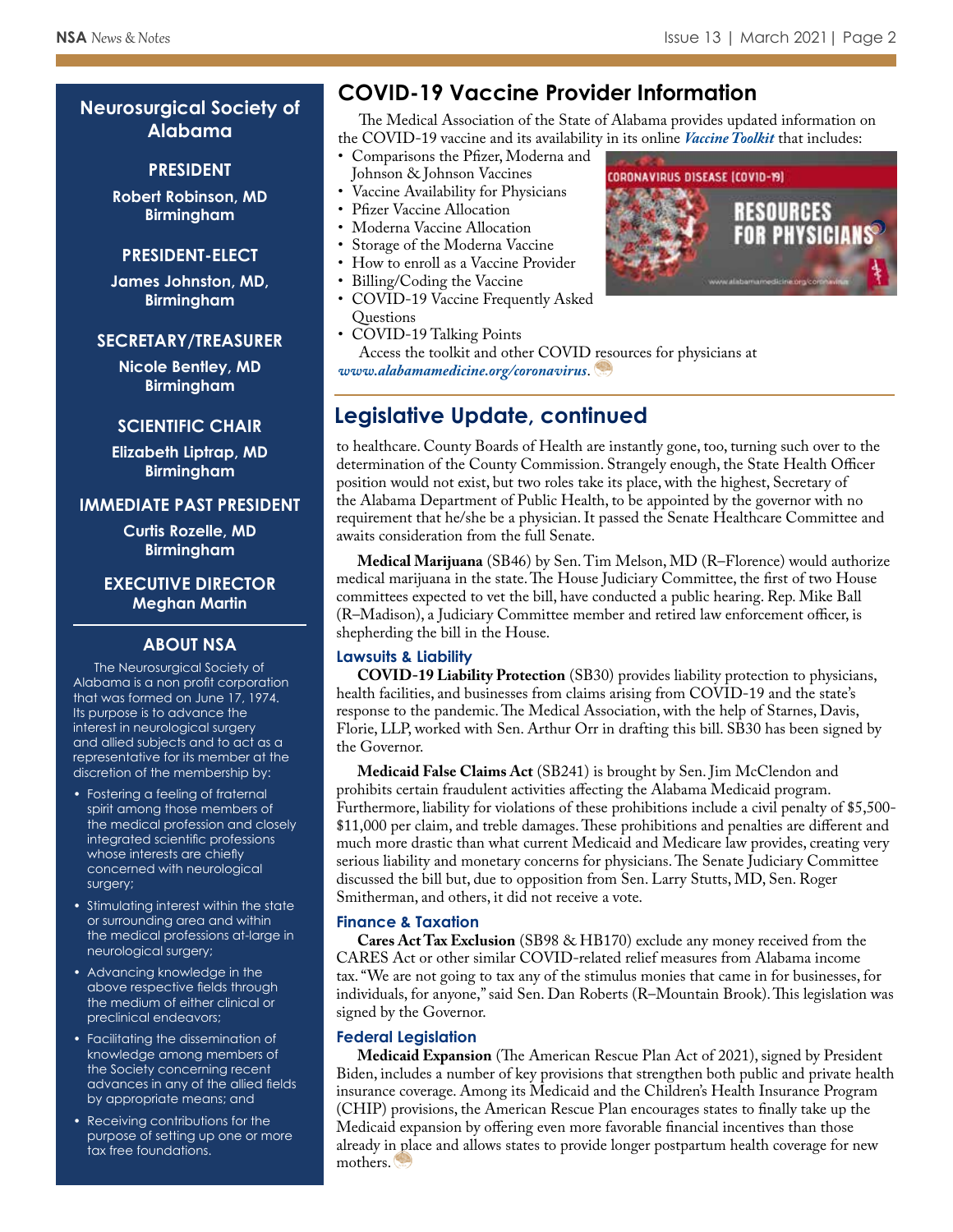# Thank you for your membership!

#### **2021 Members**

Jason T. Banks, MD, The Spine & Neuro Center, Huntsville

**\*Samuel R. Bowen II, MD**, Birmingham Neurosurgery & Spine Group, PC, Birmingham

- Derrick Cho, MD, Huntsville Hospital Spine and Neurology
- Shawn B. Clark, MD, Clark & Hirsh Neurology & Spine PC, Mobile
- Winfield S. Fisher III, MD, UAB Department of Neurosurgery, Birmingham

Edward R. Flotte, MD, Coastal Neurosurgical Institute, PC, Mobile

**\*Benjamin B. Fulmer, MD,** Birmingham Neurosurgery & Spine Group, PC

Bryan S. Givhan, MD, West Alabama Neurosurgery and Spine, Tuscaloosa

Barton L. Guthrie, MD, UAB Department of Neurosurgery, Birmingham

Mark R. Harrigan, MD, UAB Department of Neurosurgery, Birmingham

James R. Hirsch, MD, Clark & Hirsh Neurology & Spine PC, Mobile

Zenko Hrynkiw, MD, Grandview Neurosurgery, Birmingham

John D. Johnson, MD, Sportsmed Orthopaedic Specialists, PC, Huntsville

James Johnston, MD, UAB Department of Neurosurgery, Division of Pediatric Neurosurgery, Birmingham

James M. Markert, MD, UAB Department of Neurosurgery, Birmingham

Rick L. McKenzie, MD, West Alabama Neurosurgery and Spine, Tuscaloosa

**\*Richard Menger, MD,** University of South Alabama, Mobile

Troy H. Middleton III, MD, Coastal Neurosurgical Institute, PC, Mobile

Joshua Miller, MD, Montgomery Neurosurgical Associates, Montgomery

Rhett B. Murray, MD, The Spine and Neurosurgery Center, Huntsville

Joel D. Pickett, MD, Huntsvile Hospital Spine & Neuro

Patrick R. Pritchard, MD, FAANS, UAB Department of Neurosurgery, Birmingham

Kristen O. Riley, MD, UAB Department of Neurosurgery, Birmingham

Robert D. Robinson, MD, Alabama Neurological Surgery & Spine, Birmingham

- Brandon Rocque, MD, MS, FAANS, UAB Department of Neurosurgery, Division of Pediatric Neurosurgery, Birmingham
- Curtis J. Rozzelle, MD, UAB Department of Neurosurgery, Division of Pediatric Neurosurgery, Birmingham

Patrick G. Ryan, MD, Montgomery Neurosurgical Associates

Stephen Sandwell, MD, Huntsville Hospital Spine and Neurology

Cheng W. Tao, MD, Huntsville Hospital Spine & Neuro

Donnie R. Tyler, MD, Coastal

Neurosurgical Institute, PC, Mobile Thomas Randolph Whisenhunt Jr., MD,

Montgomery Neurosurgical Associates William C. Woodall III, MD,

Birmingham Neurosurgery and Spine Group

Holly Zywicke, MD, Huntsville Hospital Spine & Neuro

*\*New Member*

## *Why Renew your membership with NSA*

#### **Your membership is important!**

Membership means joining your colleagues in the only specialty society in Alabama that works to protect the neurosurgical profession and patient's access to quality care.

#### **Lobbying.**

NSA members have a strong voice in the Alabama State House and the U.S. Congress with a top-notch lobbying team focusing on legislation to strengthen the practice of neurosurgery.

NSA members receive updates on legislation, what it means to you as a professional, and how to contact committee members to voice your opinion. **Your voice counts!**

#### **Newsletters and Alerts.**

NSA members receive a quarterly e-newsletter and e-mail blasts of the top news and events affecting Alabama's neurosurgeons. 2020 was a particularly challenging year as we provided members with regular COVID updates, including information on the Coronavirus Aid, Relief and Economic Security Act.

#### **Education.**

Even amid the pandemic, NSA conducted our 2020 Conference as scheduled, and simply moved to a virtual platform. We hope to have our 2021 Conference in person and have pushed the date back to Sept. 23-26. Make plans to join us at the Grand Hotel Golf Resort and Spa in Point Clear. Members of NSA receive a discount on the conference registration

fee.

The continued success of our conferences depends on our ability to offer a variety of quality speakers and subject matter relating to the practice of neurosurgery. NSA members may be considered for our speaker pool by sharing an abstract with the NSA Scientific Chairman. For more information on this opportunity, e-mail Meghan Martin at *[mmartin@alamedical.](mailto:mmartin@alamedical.org) org*.

Once finalized, conference details will be posted online at *www.nsaneurosurgeons.com*.

#### **Renew Today!**

Continue the investment you've made in your career and renew today. Print a dues form or find a link to renew online at *www.nsaneurosurgeons.com*. We are only as strong as our membership, and we want you to renew with us!

#### **Questions?**

If you have questions, contact Meghan Martin at (334) 954-2500 or by e-mail at *mmartin@alamedical.org*.